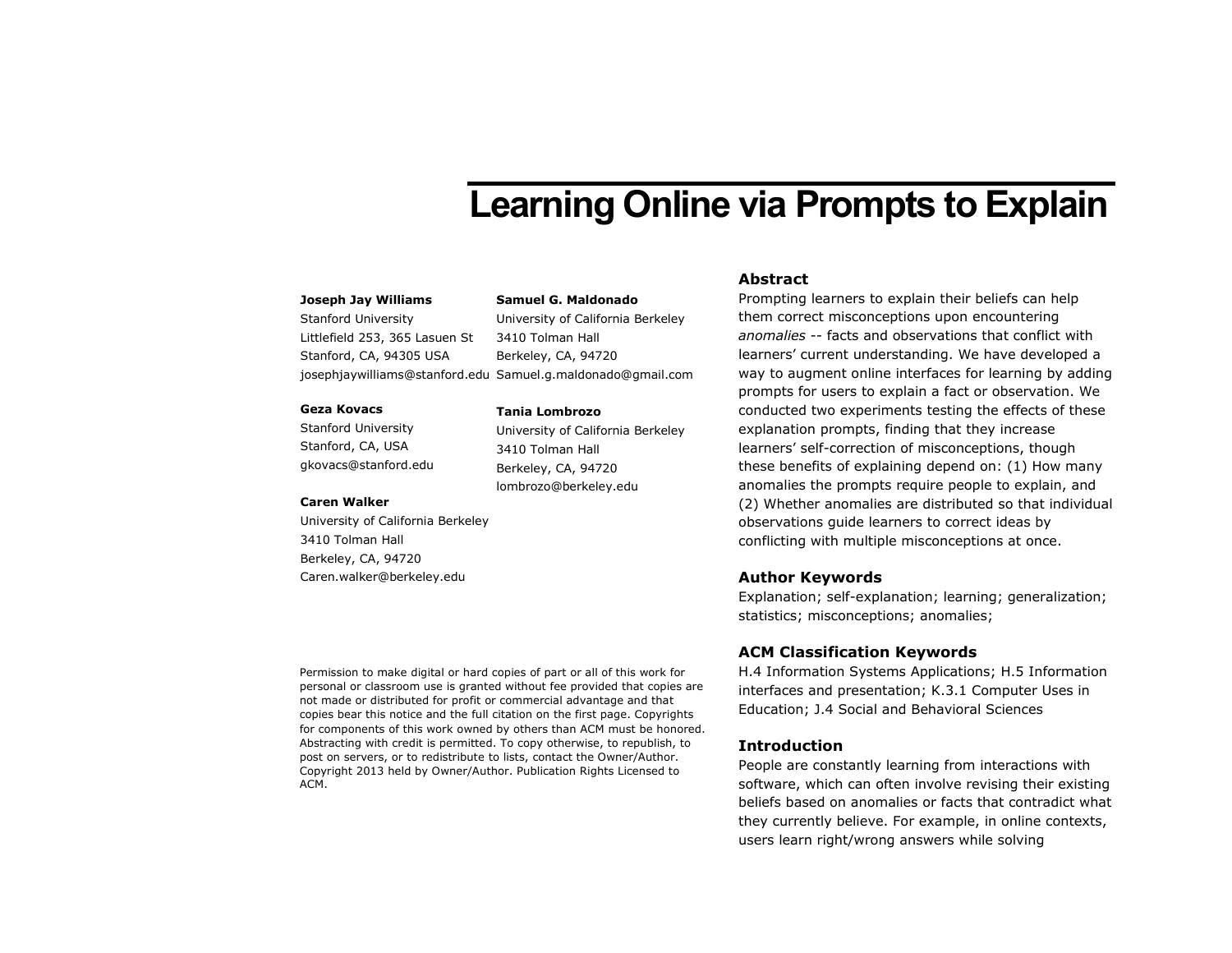exercises, informally learn surprising facts while browsing like Wikipedia articles, and also learn how to work with interfaces when their observations conflict with their current understanding.

In this work, we design and evaluate interfaces to help learners effectively resolve conflicts between what they understand or predict, and what they observe.

One strategy for helping learners realize misconceptions is to prompt them to reflect and provide explanations for unusual facts. Prompts asking learners for explanations are also a valuable tool for augmenting interfaces, because they can easily be added to existing content, and because prompts can help guide learners' processing of information, while still letting learners take charge in interacting with the information being presented.

## **Related Work**

While it might be more intuitive that people learn by *receiving* explanations, evidence from psychology and education suggests that certain ways of prompting people to explain and answer questions can help learning, even without feedback on correctness of learners' explanations [1, 5]. Studies document the benefits of explaining broadly, in populations, tasks, topic ranging from five year olds learning math to professionals learning to use Excel [1, 3].

Helping learners realize their misconceptions by prompting for explanations is challenging, because people often ignore contradictory information [2]. Or, asking them to elaborate could lead them to entrench beliefs. How can prompts be designed that ensure users interact with and processes facts that contradict existing knowledge in a way that leads to productive learning and behavior? [3]

The *Subsumptive Constraints Account* [5] proposes that prompts to explain "why?" will be particularly effective, because they do not merely boost engagement, but selectively drive learners to *subsume* what is being explained as an instance of an underlying principle. We therefore focus on comparisons of "why?" to other prompts, and explore further questions about how the pattern-seeking constraints of "why?" prompts can be effectively leveraged by presenting anomalous information that guides learners to from misleading to reliable patterns.

# **Current Research**

We conducted two experiments in the context of learning statistical rankings [4]. These experiments looked at how effects of explaining depend on amount of contradictory information, and whether the quantity of contradictory information is the dominant factor, or whether one designs the presentation of information to specifically rule out existing beliefs.

Our findings show that prompting learners for explanations help learners realize and correct their misconceptions, though the benefits of this intervention depend on the number and distribution of anomalies that users are asked to explain.

# **Experiment 1**

The learning task in both experiments was adapted from [4]. Participants had to learn from observations of the relative ranking of five/six pairs of samples from different populations (grades of two students from different classes) what the basis for ranking was and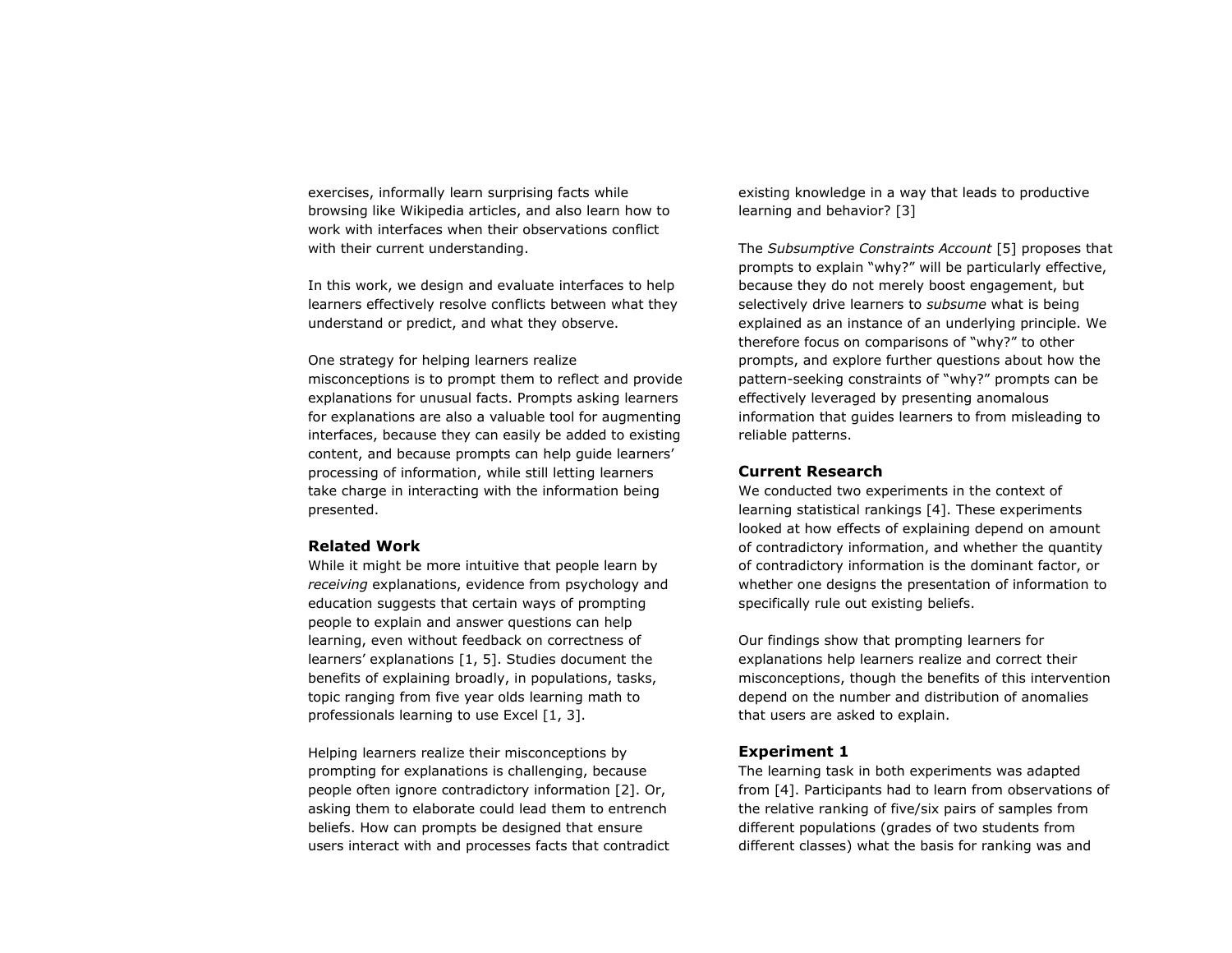Tom was ranked more highly by the university than Sarah.

Sarah got 85% in a Sociology class, where the average score was 79%, the average deviation was 8%, the minimum score was 67%, and the maximum score was 90%.

Tom got 69% in a Art History class, where the average score was 65%, the average deviation was 3%, the minimum score was 42%, and the maximum score was 87%.

Explain why this student was ranked higher. [*Explain* condition] Write out any thoughts you have about this information. [*Write Thoughts*] *Sarah* was ranked more highly by the university than *Tom*.

Sarah got 85% in a Sociology class, where the average score was 79%, the average deviation was *3%*, the minimum score was 67%, and the maximum score was 90%.

Tom got 69% in a Art History class, where the average score was 65%, the average deviation was *8%*, the minimum score was 42%, and the maximum score was 87%.

**Figure 1: (a)** illustrates what participants saw as they observed each ranked pair and answered a question prompt. Only one prompt was shown, either the *explain* **or** the *write thoughts* prompt. Table 1 depicts how the ranked pair in **(a)** would have been ranked by each of the four principles. This reveals that the correct ranking for the pair in **(a)** is only consistent with the "more deviations above the average" principle, because **(a)** is an *anomaly* with respect to the "higher score", "greater distance from average", and "closer to maximum" rules.

 As is discussed in Experiment 2, ranked pairs like **(a)** were used in the *overlapping anomalies* condition because the same observation is an anomaly to all three of the non-normative rules.

 **(b)** shows how a near-identical ranked pair could be produced that was instead consistent with all four rules (and so not an anomaly with respect to any rule), simply by switching the class average deviations of the pair in **(a)**. This was how number of anomalies was manipulated.

| Type of<br>Information    | Sarah | Tom | <b>Ranking Rule</b>                         | Use of<br>rule               | Higher<br>ranked |
|---------------------------|-------|-----|---------------------------------------------|------------------------------|------------------|
| Personal<br>Score         | 85%   | 69% | <b>Higher score</b>                         | 85 > 69                      | Sarah            |
| Class<br>Average          | 79%   | 65% | <b>Greater distance</b><br>from average     | $(85 - 79) >$<br>$(69 - 65)$ | Sarah            |
| <b>Class</b><br>Maximum   | 90%   | 87% | <b>Closer to</b><br>maximum                 | $(90 - 85) <$<br>$(87 - 69)$ | Sarah            |
| Class<br><b>Deviation</b> | 8%    | 3%  | <b>More deviations</b><br>above the average | $(85-79)/8 <$<br>$(69-65)/3$ | <b>Tom</b>       |

**Table 1:** How different principles would rank students.

how to similarly rank new observations. This paradigm was useful for investigating people's belief revision because previous research has shown that people often have misconceptions about such statistical rankings [4], and find it challenging to use observations or *anomalies* that contradict these misconceptions in revising beliefs and identify the correct principle, a problem shared with many other important educational tasks [2].

*Learning Materials: Ranked Pairs of Students* Participants studied five pairs of students from different classes whose academic performance had been ranked by the university, and were told that their goal was to learn the ranking system employed. Figure 1 shows two ranked example pairs, detailing the information provided. Each pair stated which student was ranked higher by the university, and reported each student's score (e.g., 83%), as well as the class's mean score (e.g., 73%), average deviation (e.g., 8%), and maximum & minimum scores. Participants were given the definition of mean and average deviation in the introduction.

## *Principles for ranking pairs of students*

1 shows four ways in which participants could rank the two students from Figure 1(a). The only principle that was consistent with the observed rankings of all five student pairs was the fourth one. This "more deviations above the average" principle predicted that the higher ranked student would be the one with a score that was more deviations above their class mean. While the other three *non-normative* principles (e.g., "higher score" student is ranked higher) were consistent with some of the observed rankings, they never correctly applied to all. Moreover, these principles are termed *non-normative* because while previous research has found they are commonly used and consistent with the intuitive statistical knowledge many people posses [4], they are less reasonable as a basis for ranking from the perspective of a correct understanding of statistics,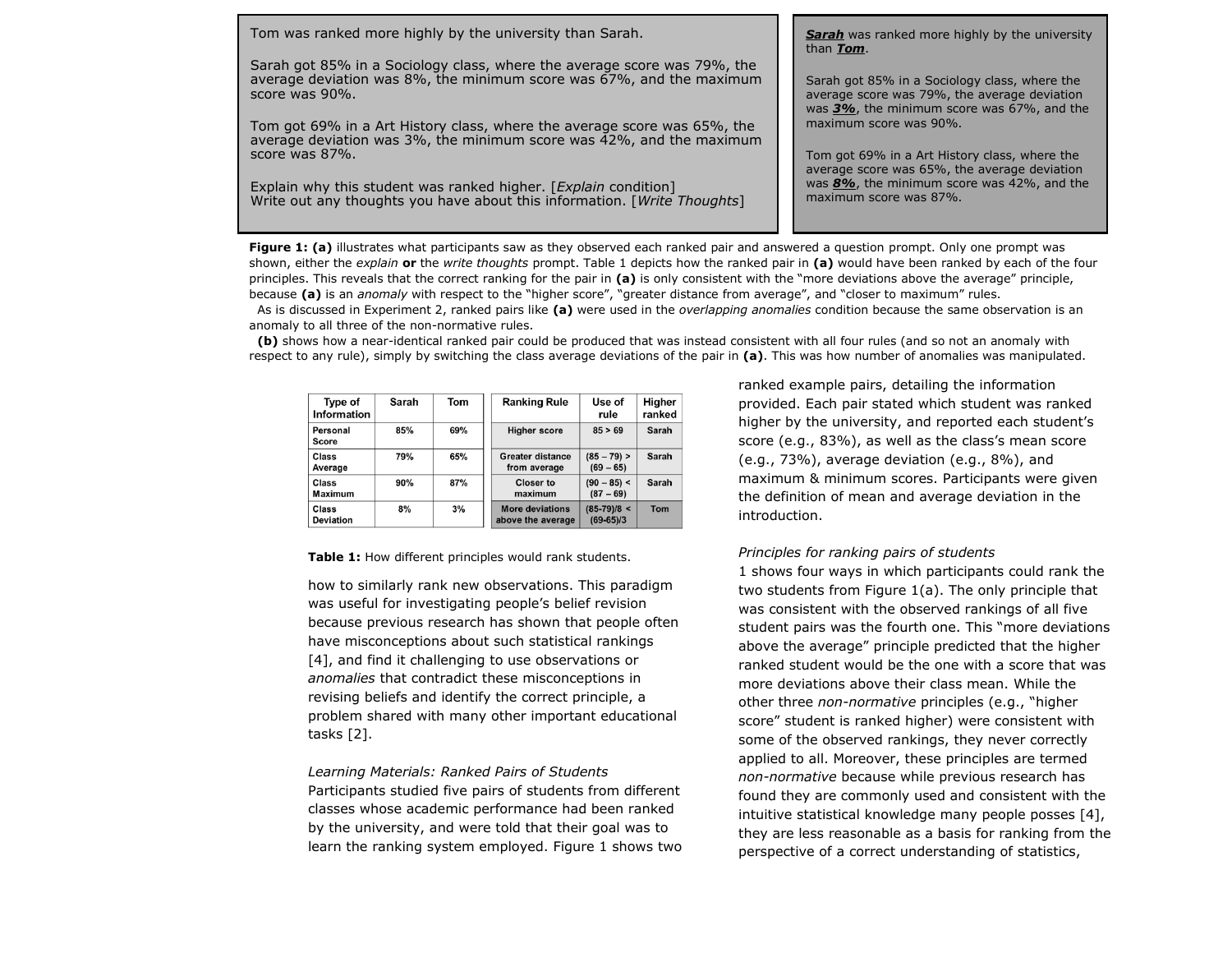while the "more deviations above the average" corresponds to core concepts like z-scores or standardized normal scores.

#### *Participants*

The participants were adults recruited online through the Amazon Mechanical Turk marketplace (659 in Experiment 1 and 261 in Experiment 2). Participants were asked to complete 1 HIT asking them to answer a 20-40 minute survey using an external platform, with compensation around \$3.00/hour.

## *Experiment Design & Procedure*

EXPLAIN VERSUS WRITE THOUGHTS

To examine the effect of prompts to explain "why?", both Experiment 1 and 2 randomly assigned half of the participants to have one of two kinds of question prompts displayed below the ranked pairs. These are shown in Figure 1. Responses were typed into a text box below the prompt.

In the *explain* condition the prompt was to "Explain why this student was ranked higher". In the *write thoughts* condition the prompt was to "Write out any thoughts you have about this information", so they could use a range of strategies to engage with the observation, while ensuring they paid attention and engaged in comparable levels of verbalization.

## NUMBER OF ANOMALIES

To explore how the effect of explaining "why?" was enhanced by the way in which information contradicting existing beliefs was presented, both Experiment 1 and 2 manipulated whether there were few or many observations that contradicted or were anomalies with respect to common misconceptions.

In Experiment 1, in the *1 out of 5* condition, for each of the three non-normative principles, there was one ranked pair that was an anomaly with respect to the principle (and four ranked pairs consistent with the principle). In the *4 out of 5* condition, there were four ranked pairs that were anomalies with respect to each of the principles, and one that was consistent with it. All five ranked pairs were consistent with the "more deviations above the average" principle. Also, note that the anomalies with respect to the non-normative rules were *overlapping*, meaning that each ranked pair observation that was an anomaly with respect to one non-normative principle was *also* an anomaly with respect to the others, so the correct "more deviations above the average" principle was the only one not ruled out. In Experiment 2 we directly manipulated this factor, using *distributed* anomalies.

# *Measure of belief revision*

Participants had to rank four unranked pairs of students that pitted the "more deviations above average" principle against the three non-normative principles, both *before (Pre-Test)* and *after (Post-Test)* studying the ranked pairs. Scoring "accuracy" as a participant ranking in accordance with the "more deviations above average" principle, accuracy change from before or after study served as the main dependent measure of belief revision and is shown in the Figures as a function of experimental condition.

*Explanation's effects depended on number of anomalies* Figure 2 shows the change in accuracy, as a function of the two independent factors, which was analyzed using a 2 (task: explain vs. free study) x 2 (number of anomalies: single vs. multiple) ANOVA.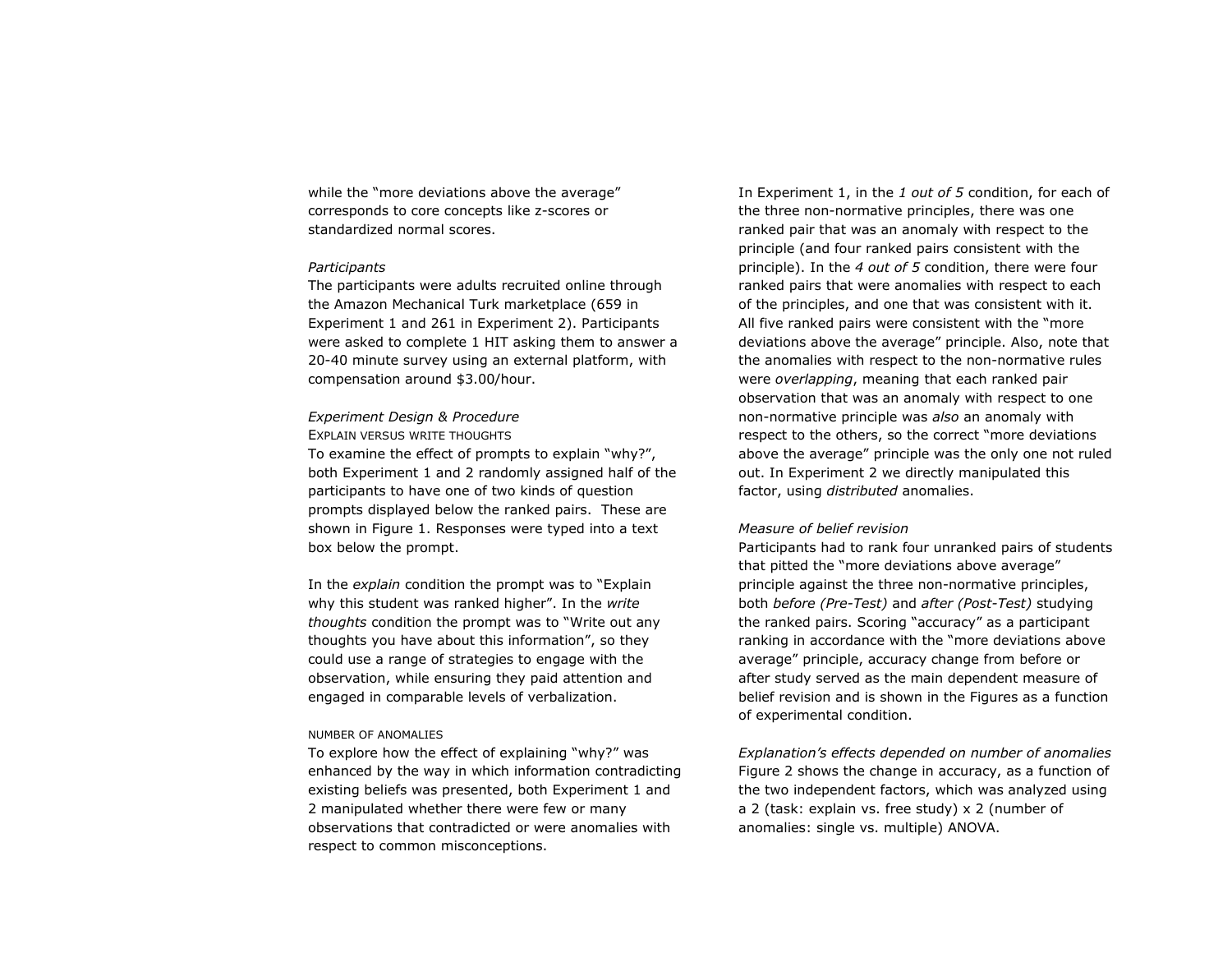

**Figure 2:** Change from pre-test to post-test in accuracy on anomalous items. Bars represent  $+/$ - 1 standard error of the mean.

While both receiving multiple anomalies and engaging in explaining overall promoted learning, these main effects (*ps* < 0.01) were superseded by the interaction between explaining and number of anomalies, *F*(1, 659) = 8.20,  $p < 0.01$ ).

Explaining was beneficial when multiple anomalies were present, so that it promoted revision of beliefs about the non-normative principles, and discovery and use of the correct relative-to-deviation principle.

# **Experiment 2**

Experiment 2 further manipulated whether the participants worked with observations that were designed so that contradictions to all the misconceptions *overlapped* in the same observation, so that information was presented to strongly rule out all but the correct principle, or whether such contradictions were *distributed* across multiple observations.

| <b>Experiment 2</b> |                                         | 2 out of 6 anomalies condition |                       |                         |                         |              |                              |                              |                    |                     |                           |              |             |
|---------------------|-----------------------------------------|--------------------------------|-----------------------|-------------------------|-------------------------|--------------|------------------------------|------------------------------|--------------------|---------------------|---------------------------|--------------|-------------|
|                     |                                         | Overlapping condition          |                       |                         |                         |              |                              | <b>Distributed condition</b> |                    |                     |                           |              |             |
|                     |                                         | 1                              | $\overline{2}$        | 3                       | $\overline{\bf{4}}$     | 5            | 6                            | $\blacktriangleleft$         | $\overline{2}$     | 3                   | $\overline{\mathbf{A}}$   | 5            | 6           |
| am wing Kue         | <b>Higher score</b>                     |                                | $\mathbf x$           | $\overline{\mathbf{v}}$ | $\mathbf{v}$            | v            | v                            | $\mathbf x$                  | $\mathbf x$        | v                   | v                         | v            | v           |
|                     | <b>Greater distance from</b><br>average |                                | $\mathbf x$           | $\checkmark$            | $\mathbf{v}$            | $\mathbf{v}$ | v                            | v                            | $\boldsymbol{\nu}$ | $\mathbf{x}$        | $\mathbf x$               | v            | v           |
|                     | <b>Closer to maximum</b>                |                                | $\star$               | $\checkmark$            | $\mathbf{v}$            | v            | v                            | v                            | $\mathbf{v}$       | $\mathbf{v}$        | ✓                         | $\mathbf x$  | $\mathbf x$ |
|                     | More deviations above<br>average        |                                | ✓                     |                         | $\overline{\mathbf{r}}$ | J            |                              |                              |                    |                     |                           |              |             |
|                     |                                         | 4 out of 6 anomalies condition |                       |                         |                         |              |                              |                              |                    |                     |                           |              |             |
|                     |                                         |                                | Overlapping condition |                         |                         |              | <b>Distributed condition</b> |                              |                    |                     |                           |              |             |
|                     |                                         | 1                              | $\overline{2}$        | 3                       | 4                       | 5            | 6                            | 1                            | $\overline{2}$     | 3                   | $\overline{a}$            | 5            | 6           |
|                     | <b>Higher score</b>                     | $\boldsymbol{\ast}$            | $\star$               | $\star$                 | $\boldsymbol{\ast}$     | v            | v                            | $\boldsymbol{\ast}$          | $\pmb{x}$          | $\boldsymbol{\ast}$ | $\boldsymbol{\mathsf{x}}$ | v            | v           |
|                     | <b>Greater distance from</b><br>average | $\mathbf{x}$                   | $\mathbf x$           | $\mathbf x$             | $\mathbf{x}$            | $\mathbf{v}$ | $\mathbf{v}$                 | v                            | v                  | $\mathbf{x}$        | $\mathbf{x}$              | $\mathbf{x}$ | $\mathbf x$ |
|                     | <b>Closer to maximum</b>                | $\mathbf{x}$                   | $\star$               | $\mathbf x$             | $\mathbf{x}$            | v            | v                            | $\mathbf x$                  | $\mathbf{x}$       | $\mathbf{x}$        | $\mathbf{x}$              | v            | v           |
|                     | <b>More deviations above</b><br>average | ✓                              |                       |                         |                         |              |                              |                              |                    |                     |                           |              |             |

**Table 2**: The difference between having anomalies be *overlapping* versus *distributed* in Experiment 2.

Table 2 shows how ranked pairs were consistent and anomalous with respect to the principles in both the *overlapping* and *distributed* anomaly conditions. In the *Overlapping* condition the same ranked student pair was anomalous with respect to all three non-normative rules, as shown in. In the *Distributed* condition a ranked student pair that was anomalous with respect to one non-normative rule was consistent with one or more of the *other* non-normative rules.

# **Results**

Figure 3 shows the change in accuracy, as a function of the three independent factors, which was analyzed using a 2 (task: explain vs. free study) x 2 (number of anomalies: single vs. multiple) x 2 (distribution of anomalies: overlapping vs. distributed) ANOVA.